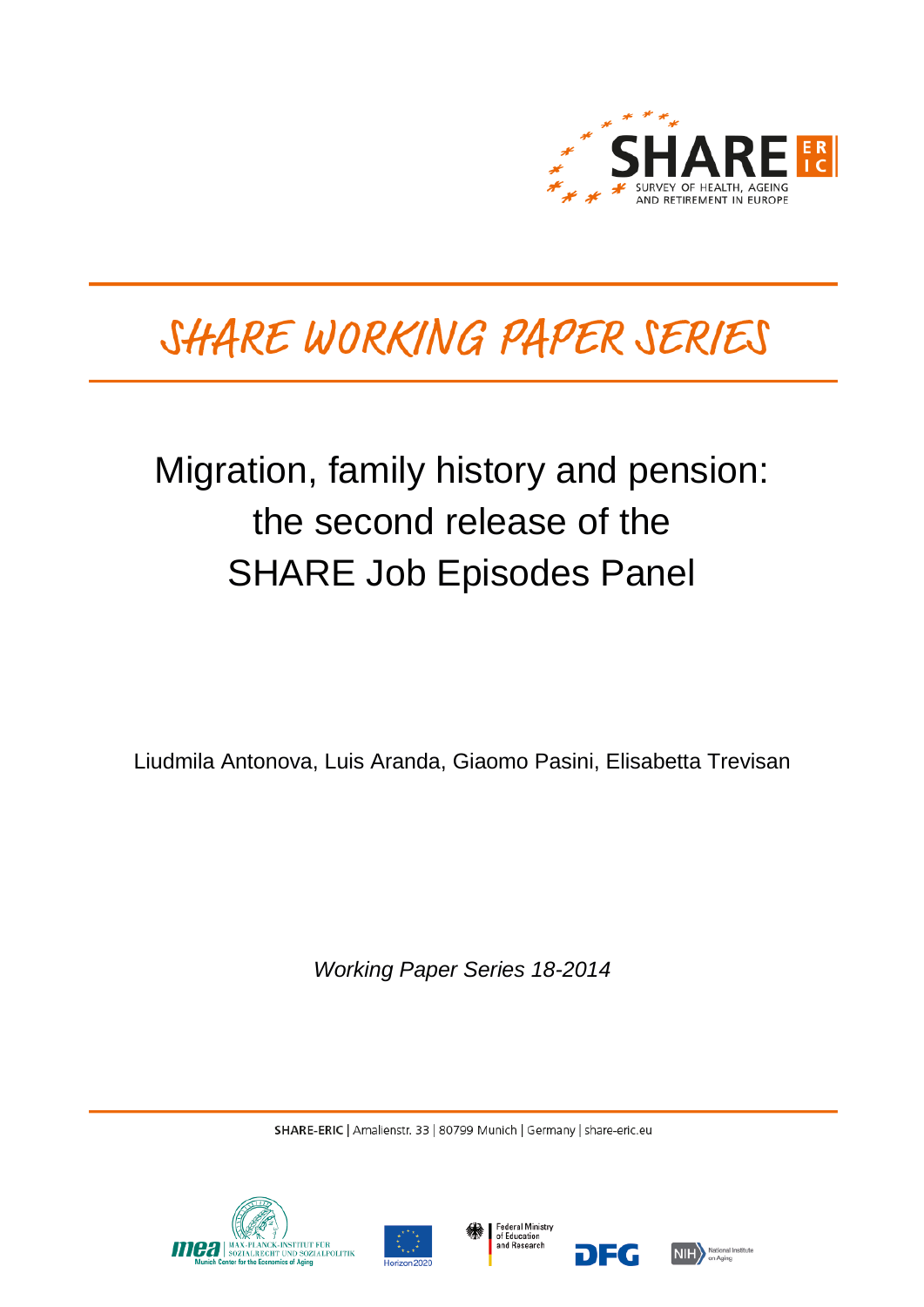### **Migration, family history and pension: the second release of the SHARE Job Episodes Panel**[1](#page-1-0)

Liudmila Antonova<sup>1</sup>, Luis Aranda<sup>1</sup>, Giacomo Pasini, <sup>1,3</sup> Elisabetta Trevisan<sup>2,3</sup>

<sup>1</sup> *Ca' Foscari University of Venice* <sup>2</sup> *University of Padua 3 Netspar*

#### **Abstract**

Data about working life histories collected in the third wave of the SHARE survey, called SHARELIFE, were organized into a retrospective panel as described in Brugiavini, Cavapozzi, Pasini, Trevisan (2013). We now enrich such a publicly available dataset adding information on migration histories, fertility histories and marriage/cohabitation histories. Based on this information, we are able to link individual data to institutional features of pensions systems SHARE respondents were exposed to in each year of their working life. We add to the retrospective panel nine variables accounting for statutory retirement age, early retirement age and benefit reduction, contribution rate by the employer and the employee during working life, minimum and maximum pension benefit entitlements.

**Keywords:** panel data, retrospective interview, dataset management **JEL Classification**: C81, C83

<span id="page-1-0"></span> $1$  The retrospective panel described in this working paper is part of the deliverables due to the Work Package 13 within the SHARE M4 project and it is available to the scientific community together with the public releases of SHARE.

This paper uses data SHARE wave 1 and 2 release 2.5.0, as of May 24th 2011 and SHARELIFE release 1, as of November 24th 2010. The SHARE data collection has been primarily funded by the European Commission through the 5th Framework Programme (project QLK6-CT-2001-00360 in the thematic programme Quality of Life), through the 6th Framework Programme (projects SHARE-I3, RII-CT-2006-062193, COMPARE, CIT5- CT-2005-028857, and SHARELIFE, CIT4-CT-2006-028812) and through the 7th Framework Programme (SHARE-PREP, N° 211909, SHARE-LEAP, N° 227822 and SHARE M4, N° 261982). Additional funding from the U.S. National Institute on Aging (U01 AG09740-13S2, P01 AG005842, P01 AG08291, P30 AG12815, R21 AG025169, Y1-AG-4553-01, IAG BSR06- 11 and OGHA 04-064) and the German Ministry of Education and Research as well as from various national sources is gratefully acknowledged (see www.share-project.org for a full list of funding institutions).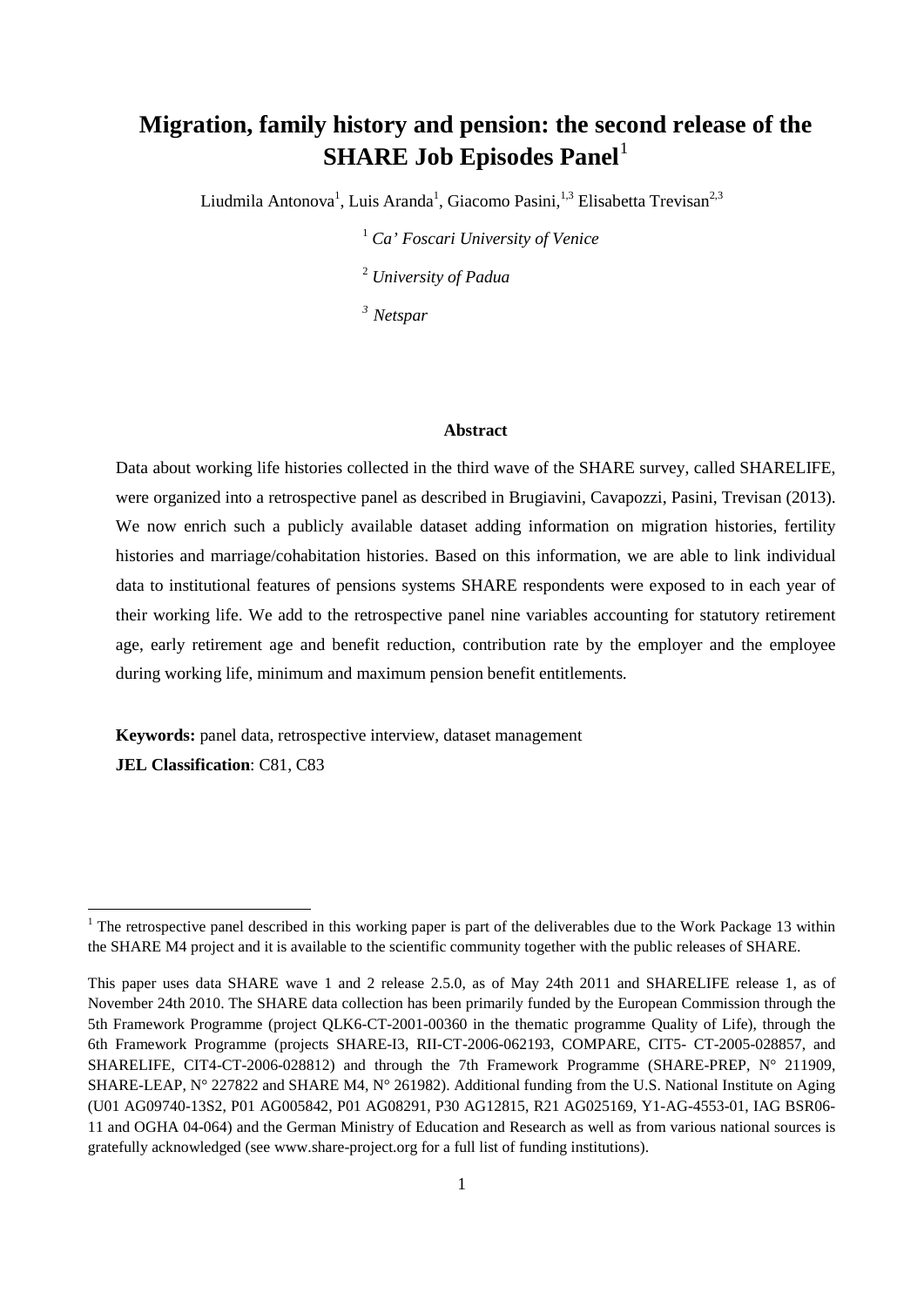#### **1. Introduction**

SHARELIFE is the third wave of SHARE (Survey of Health, Ageing and Retirement in Europe) and provides life-history information about a representative sample of about 27,000 respondents aged 50 or over and living in Europe. The domains of interest include family relationships, housing, working history, health and health care. SHARELIFE is released as an individual-level dataset organizing sequences of life events in a flat file format (Stuck, Zuber, Korbmacher, Hunkler, Kneip and Schröder, 2010).

SHARELIFE information about working life histories is now available also as a retrospective panel, where each respondent contributes as many observations as there are years of age from birth to the age at which they are observed at the moment of the interview, as described in Brugiavini, Cavapozzi, Pasini and Trevisan (2013).

Working life of European households are intimately link to changes in household composition and migration histories. Moreover, individual pension entitlements depend on working history as well as on family composition and country of residence. Besides individual choices, well being at retirement depend on the pension system household were exposed to throughout their working lives. Each European country differ in terms of pension legislation and went through several important reforms in the last 30 years. Details about legislation and legislation histories are available from national sources, EU databases like the Mutual Information System on Social Protection, OECD and other international organizations. Yet, they are rarely operationalized into cross-country comparable variables ready to use in an analytic exercise.

In order to fill this gap and provide to the scientific community a new instrument for the analysis of well-being in old age, we update the retrospective panel based on SHARELIFE. We add variables accounting for changes along time in country of residence, family composition, and a set of nine variables describing pension entitlements at each point in time, accounting for individual heterogeneity deriving from working and family histories. This paper describes the details about the construction of family history and pension entitlement variables now included in the publicly released retrospective panel.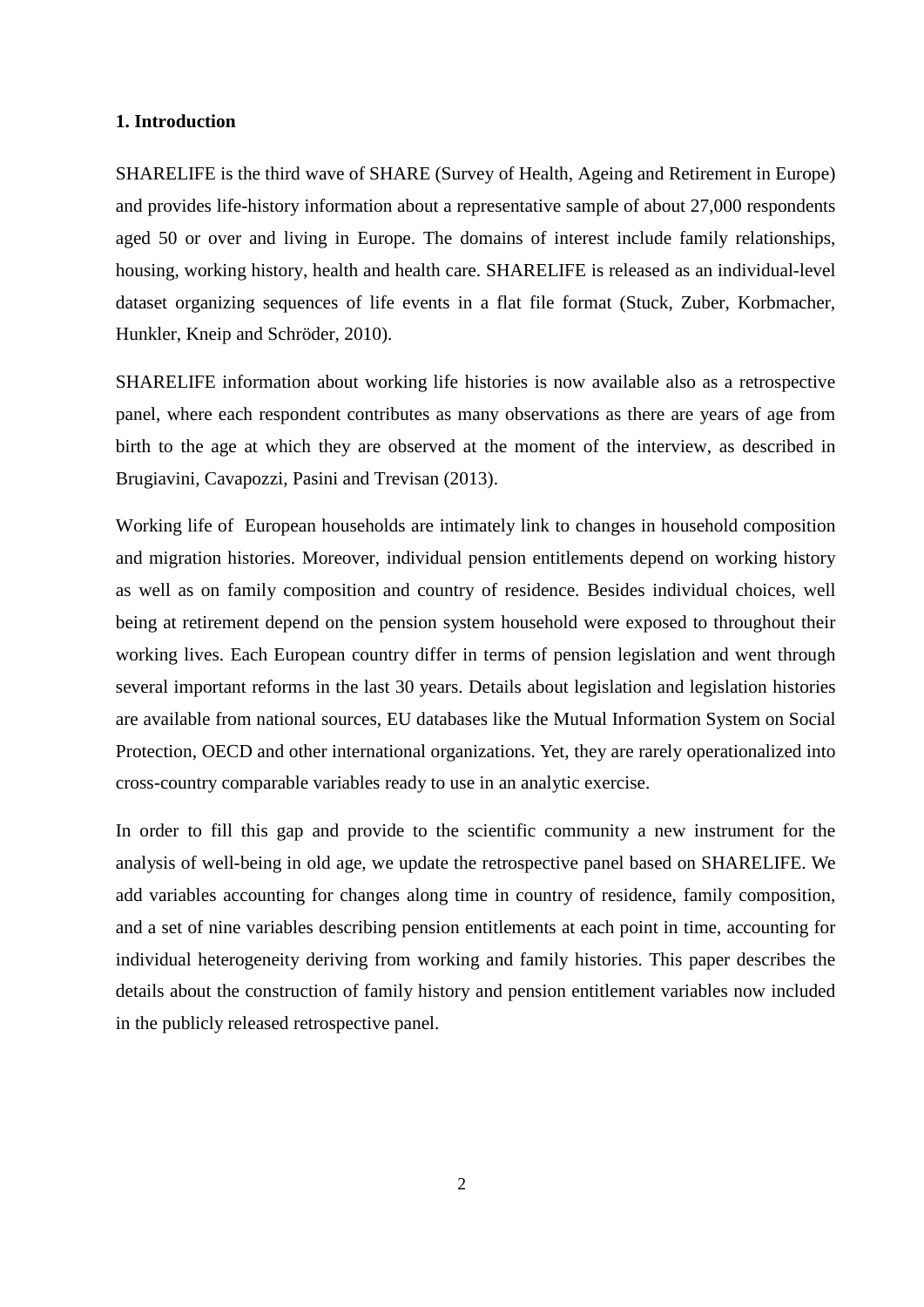#### **2. New demographic variables**

The first step was to enrich the retrospective panel with a number of demographic variables, which draw from information available in SHARELIFE. Table 1 reports the list of new demographic variables added to the dataset.

| <b>Variables</b> | <b>Description</b>                                 | <b>Questionnaire variables</b>                                                              |
|------------------|----------------------------------------------------|---------------------------------------------------------------------------------------------|
| country_res      | Country of residence in a given year               | Wave 3: sl_ac006, sl_ac007, sl_ac013,<br>sl_ac014c, sl_015c, sl_ac021. Waves 1,<br>2: dn009 |
| nchildren_nat    | Number of natural children alive in a given year   | sl_rc023 sl_rc024_* sl_rc027_*<br>sl $rc028$ *                                              |
| nchildren        | Number of children alive (including adopted        | sl_rc023 sl_rc024_* sl_rc027_*                                                              |
|                  | children) in a given year                          | sl_rc028_* sl_rc038_ sl_rc039_                                                              |
|                  |                                                    | sl rc041* sl rc043* sl rc044*                                                               |
|                  |                                                    | sl $rc045*$                                                                                 |
| age_youngest_nat | Age of the youngest natural child alive in a given | $sl\_rc023 sl\_rc024_*$ $sl\_rc027_*$                                                       |
|                  | year                                               | sl $rc028$ *                                                                                |
| age_youngest     | Age of the youngest child alive, including adopted | sl_rc023 sl_rc024_* sl_rc027_*                                                              |
|                  | children, in a given year                          | sl_rc028_* sl_rc038_ sl_rc039_                                                              |
|                  |                                                    | sl rc041* sl rc043* sl rc044*                                                               |
|                  |                                                    | sl $rc045*$                                                                                 |
| withpartner      | Dummy, takes value 1 if Resp is cohabiting with a  | sl_rp003 sl_rp004b_* sl_rp011_*                                                             |
|                  | partner                                            | sl_rp $012$ _*                                                                              |
| married          | Dummy, takes value 1 if Resp is married            | $sl\_rp008$ <sup>*</sup> $sl\_rp014$ <sup>*</sup>                                           |

|  | Tab. 1: New demographic variables in the retrospective panel |  |  |  |  |
|--|--------------------------------------------------------------|--|--|--|--|
|--|--------------------------------------------------------------|--|--|--|--|

Note: an asterisk on a questionnaire variable name means we used all variables relating to a given questionnaire item.

#### **Country of residence**

SHARELIFE respondents are asked to report all the changes in accommodation they had throughout their lives since they established their own household after being living in their parental home. As regards periods living in the same country as the country of residence at the moment of the interview, they are asked to report the region in which the accommodation was placed. Vice versa, if they were living in a different country, they were asked to report the country of residence.

As was done in the first release of the job episode panel regarding the beginning and end of job spells<sup>[2](#page-3-0)</sup>, we checked the consistency of the starting and ending date of each residence spell. More specifically, we applied the following corrections:

<span id="page-3-0"></span> $2$  See Brugiavini, Cavapozzi, Pasini, Trevisan (2013) for further details.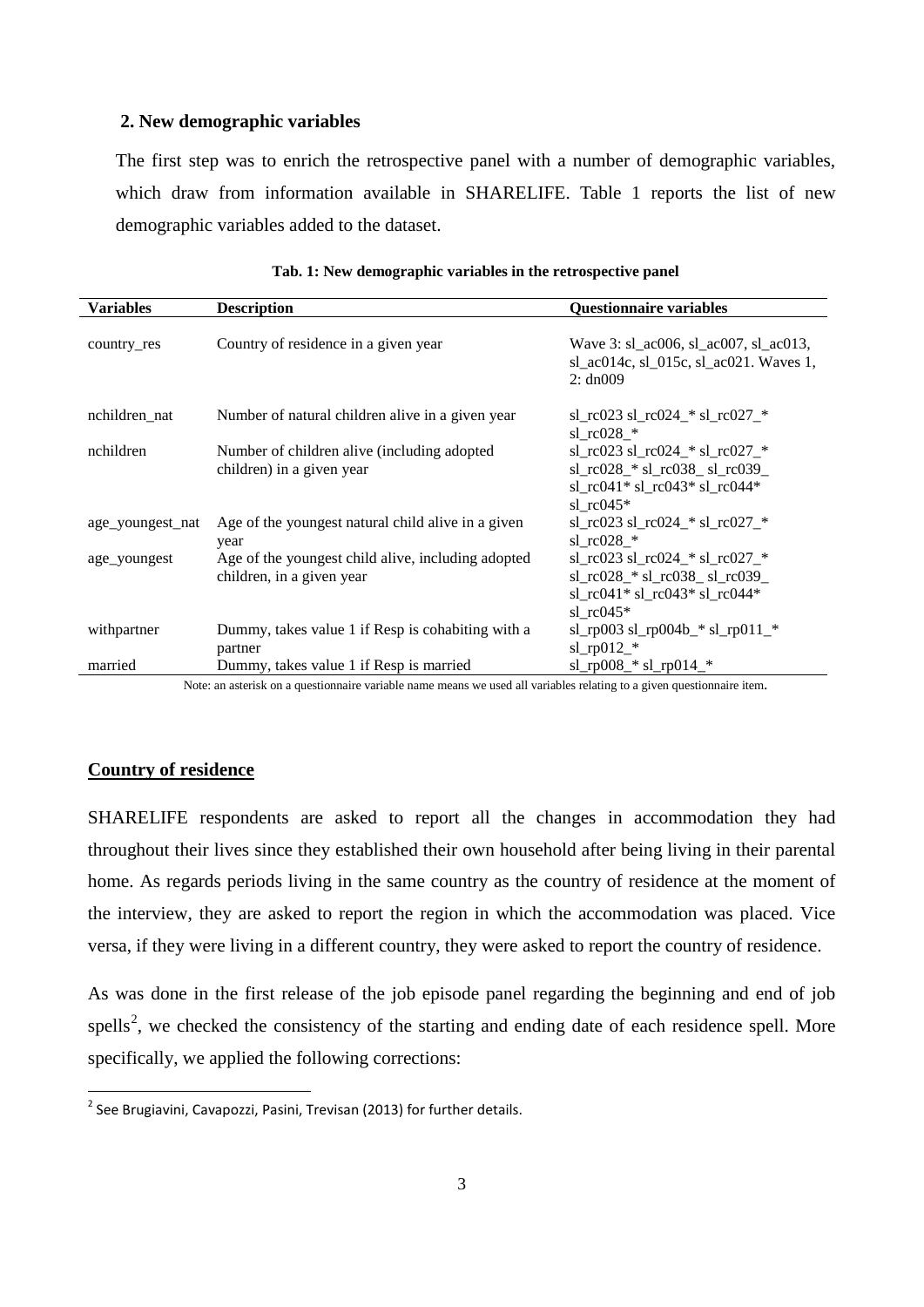- **Missing start of the first spell:** to fill the missing information we use the year of birth or the year in which the respondent establish her own household (sl\_ac003\_) if the end of the spell is subsequent to this date.
- **Missing start of any of the intermediate spell:** We assumed that there is no gap between one residence spell and the other, thus if the start date of an intermediate spell was missing it has been replaced with the ending year of the previous spell.
- **Missing end of any of the intermediate spell:** As for the missing start of any intermediate residence spell, we assume no gap between residence spells and the missing end year has been replaced with the starting year of the following spell.
- **Missing end of last residential spell:** when missing, the ending year of the last residence spell has been replaced with the interview's year.

We recode countries of residence and report them in *country res*, which takes the following values:

| value | label            | value | label                  |
|-------|------------------|-------|------------------------|
|       | 3 Czechoslovakia |       | 24 Slowakia            |
| 5     | Finland          | 25    | Israel                 |
| 9     | Hungary          |       | 26 Norway              |
| 11    | Austria          |       | 28 Czech Republic      |
|       | 12 Germany       |       | 29 Poland              |
| 13    | Sweden           |       | 30 Ireland             |
|       | 14 Netherlands   |       | 31 Luxemburg           |
|       | 15 Spain         |       | 33 Portugal            |
| 16    | Italy            |       | 34 Slovenia            |
| 17    | France           | 35    | Estonia                |
| 18    | Denmark          | 37    | Croatia                |
| 19    | Greece           |       | 41 United Kingdom      |
|       | 20 Switzerland   | 98    | Other European country |
| 21    | Russia           | 99.   | Non-European country   |
|       | 22 USA           | 121   | FRG, West Germany      |
| 23    | Belgium          |       | 122 GDR, East Germany  |

We coded all countries included in any SHARE wave from wave 1 to wave 5 consistently with values of the variable *country*, i.e. the country of residence at the moment of the interview. Respondents during the interview were proposed a showcard including also USA, UK, Finland, Norway and two categories for other countries (divided into other European and non-European countries). *country\_res* reports also Czechoslovakia, East and West Germany.

Czechoslovakia is available as a valid answer in the recoded variable of wave 3 public release sl\_ac014c. sl\_ac014c, compared to sl\_ac014, accounts for differences in response items proposed in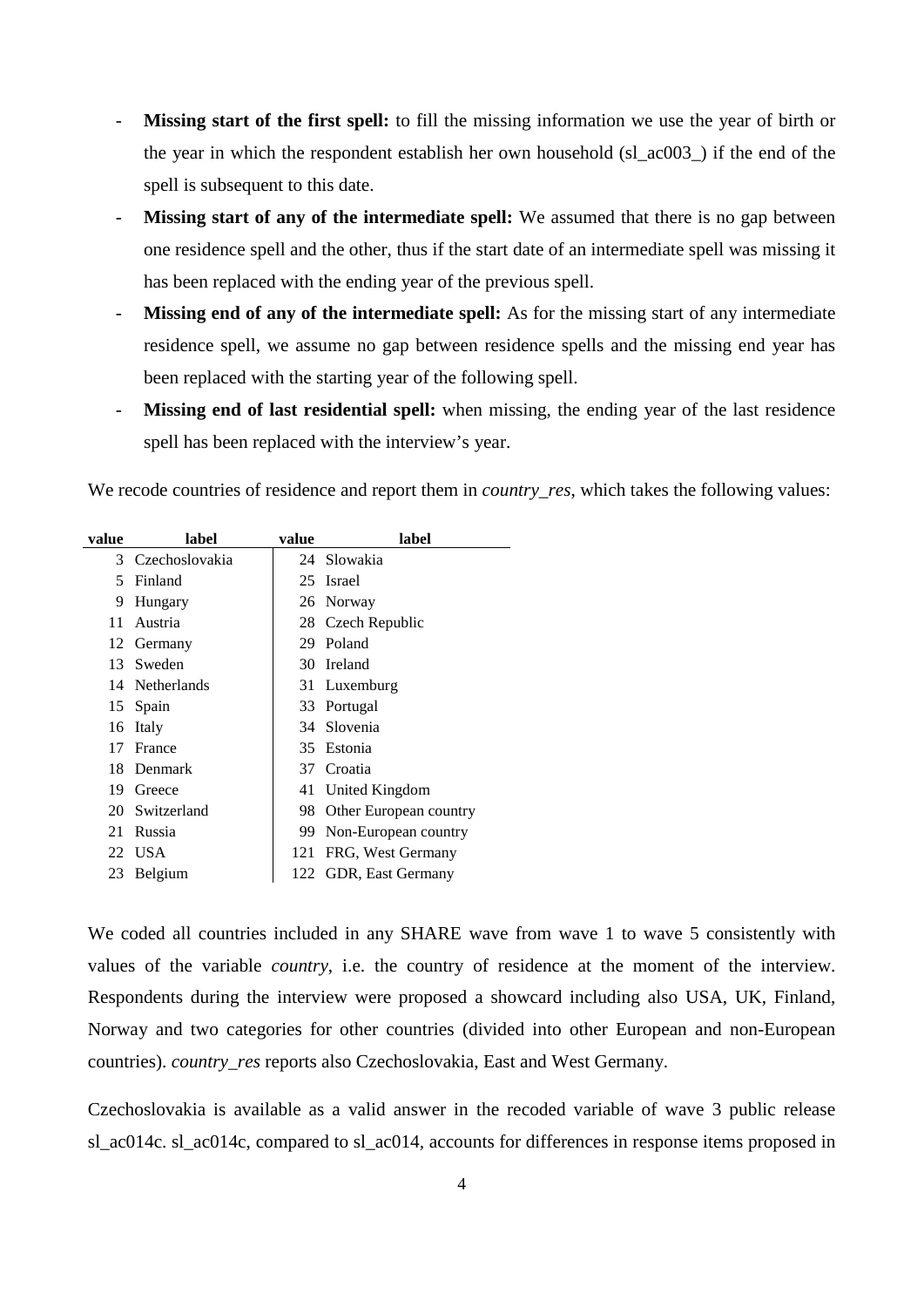different SHARE countries to question AC014, as well as of interviewer remarks recoded after the release of the data. There are 12 records, relative to 4 respondents, which report *country\_res* as Czechoslovakia after 1994, which is after the "velvet revolution". 11 of these observations refer to respondents who were living in Czechoslovakia before and after 1993 but living in a different country at the moment of the interview. Region of residence (question AC015) was not asked in this case, therefore it is not possible to identify whether they were living in Czech Republic or in Slovakia from 1994 onwards. The last observation refer to an individual reporting being currently living in Czech Republic but for which the region of residence is missing.

During the interview, respondents were not asked to report whether they were living in East or West Germany, but only in Germany. The distinction between FRG and DGR is based on the reported region of residence and on question DN009, asked in waves 1 and  $2<sup>3</sup>$  $2<sup>3</sup>$  $2<sup>3</sup>$ . Both questions are asked only to respondents who were living in Germany at the moment of the interview. This implies we are not able to distinguish between East and West Germany for respondents who lived in Germany before 1989 but were living in a different country at the moment of the interview.

#### **Fertility history**

SHARELIFE contains information on the date of birth and death of each child of respondents, as well as on the year of adoption for the adopted children. We first checked the consistency of dates of birth, adoption and death. Since in the questionnaire there is not enough information to make reasonable assumptions to fill the missing information, we simply ordered chronologically the children births and correct typos. However, the number of missing in the date of birth of children is very low (less than 1%).

We then used this information to generate four new variables, which vary by year and respondent. These variables are the number of natural children alive in a given year, *nchildren\_nat*; the total number of children alive in a given year, including adopted children, *nchildren;* the age of the youngest natural child alive, *age\_youngest\_nat;* and the age of the youngest child alive, including adopted children, *age\_youngest*. *age\_youngest\_nat* and *age\_youngest* are set to missing if respondent does not have any child alive in a given year.

#### **Relationship history**

SHARELIFE asks a number of questions about marriages and relationships. As for the fertility

<span id="page-5-0"></span><sup>&</sup>lt;sup>3</sup> DN009 question asks "Where have you lived on November 1st 1989, that is before the Berlin wall came down - in the GDR, in the FRG, or elsewhere?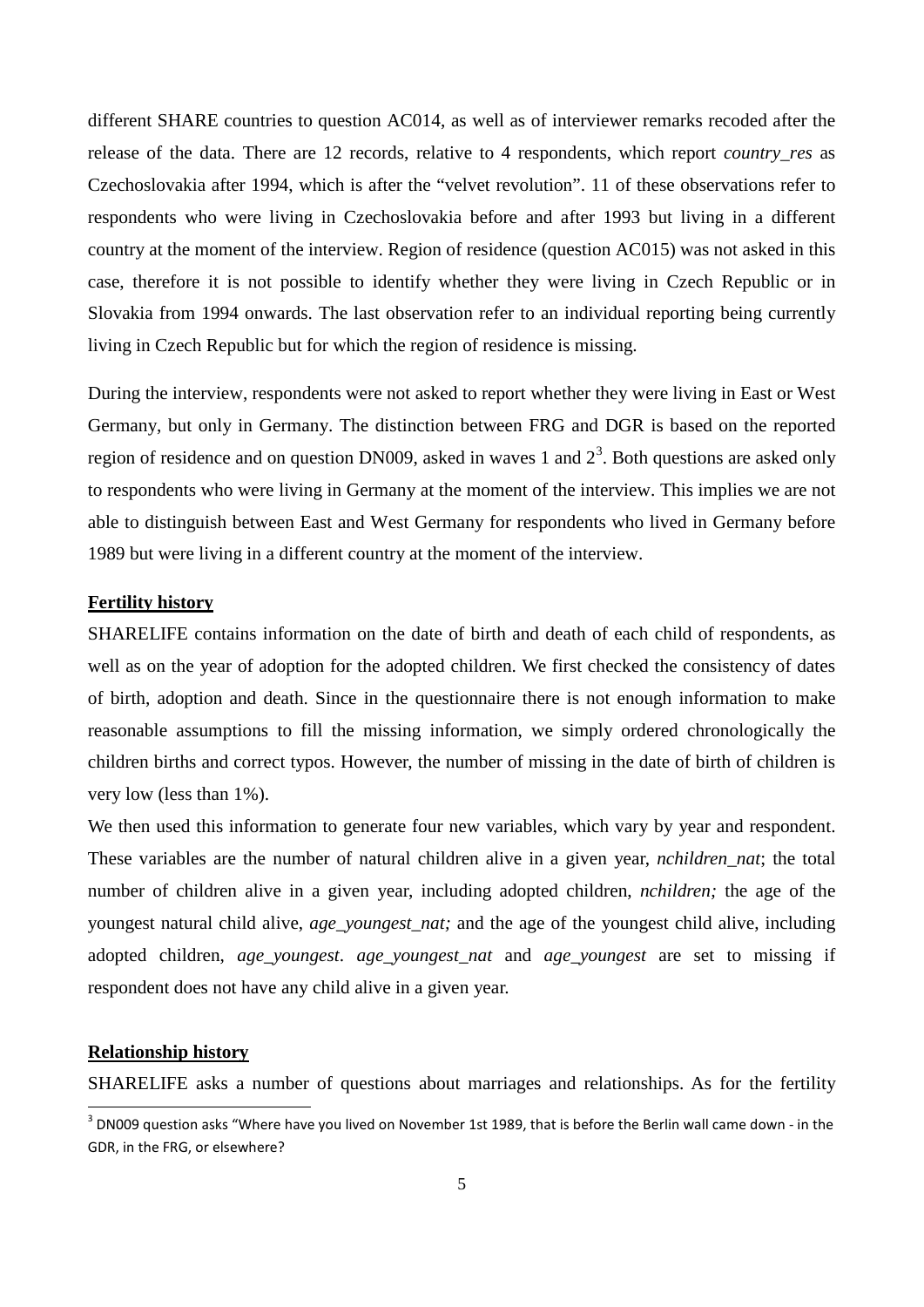history, we do not have many information to fill the missing value. We then simply order chronologically the spells and correct the typos. Also in this case, the number of missing values is very low.

We use the wedding and divorce years to create a dummy variable (*married*) which takes value 1 if the respondent is married in a given year. Respondent are then asked to report the year in which they started and finished to live with each partner they name, regardless of the marital status. We use this information to build a second dummy variable, which takes value 1 if the respondents is cohabiting with a partner in a given year (withpartner)

#### **3. Contextual variables on pension institutions**

Table 2 reports the set of variables describing the pension legislation the respondent faced throughout their lives, which we linked to individual information in the job episodes panel.

| <b>Variable</b>            | <b>Description</b>                        | <b>Source</b> |
|----------------------------|-------------------------------------------|---------------|
| contrib_employee_MISSOC    | Pension contribution rate by the employee | <b>MISSOC</b> |
| contrib_employer_MISSOC    | Pension contribution rate by the employer | <b>MISSOC</b> |
| ret_age_MISSOC             | Statutory retirement age                  | <b>MISSOC</b> |
| early_age_MISSOC_OECD      | Early retirement age                      | MISSOC, OECD  |
| early_ret_reduction_MISSOC | Early retirement reduction rate           | <b>MISSOC</b> |
| currency_min_pension       | Currency of minimum pension               | <b>SHARE</b>  |
| currency_max_pension       | Currency of maximum pension               | <b>SHARE</b>  |
| min_pension_MISSOC         | Minimum pension benefits                  | <b>MISSOC</b> |
| max_pension_MISSOC         | Maximum pension benefits                  | <b>MISSOC</b> |

**Tab. 2: New context variables** 

Producing comparable measures across countries inevitably requires a number of simplifying assumptions. This means the proposed variables are meant to be a useful device to compare the pension systems faced by individuals of different countries in different point in time, and may be useful control in a number of analysis. On the other end, a detailed analysis on the incentives embedded in the pension system specific of each country may require more information than what is available in the proposed dataset.

The first key assumption is that when a pension system is formed out of several blocks (like in France or Denmark) only the main block is considered, while the supplementary schemes are disregarded. Moreover, legislation regarding hazardous, heavy or unhealthy employment is not taken into account.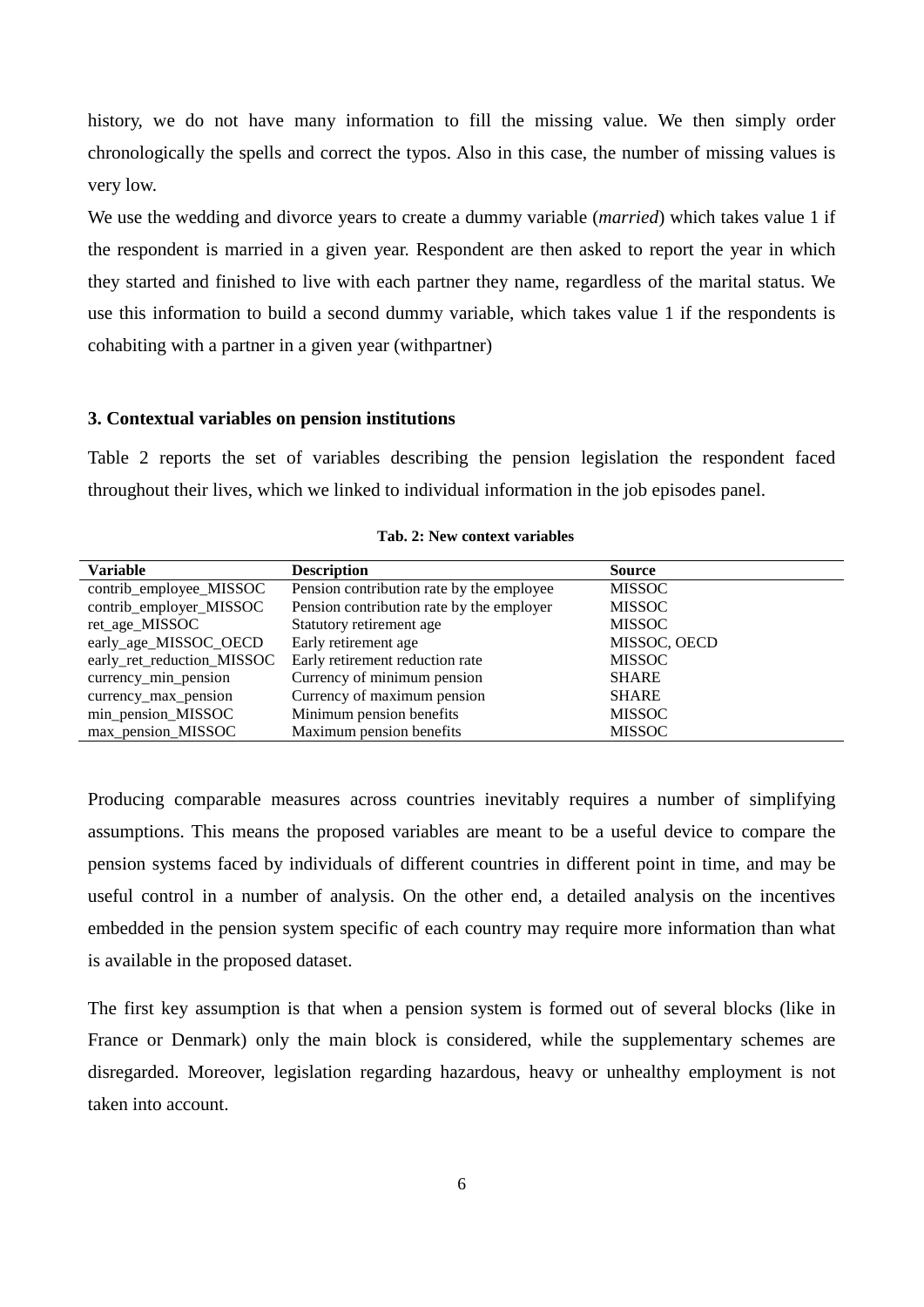Institutional information regarding statutory retirement age, early retirement age, employer and employee contribution and minimum and maximum old age pension is collected. From 2004 onwards, the data are consistent with the information provided by the Mutual Information System on Social Protection (MISSOC) website.<sup>[4](#page-7-0)</sup> For countries with several types of pension benefits, the values provided are in accordance with the main or core part of the pension plan, i.e., the one arguably affecting the large majority of the population. For instance, in France pension benefits consist of both a General and a Supplementary scheme: only information belonging to the General scheme is collected.

Observations from the Job Episodes Panel are merged by year and country with relevant contextual variables regarding pension programs. Whenever a variable depends not only on country and year, but also on demographic characteristics (e.g., gender) demographic information from SHARELIFE is used as an additional merging factor. In this way, context variables such as the statutory retirement age and the minimum and maximum benefits valid per country and year are linked to each person-year of the data.

The assumption behind this approach is the following: not being aware of future changes in pension legislation, individuals base their choices on the existing legislation at each moment in time. Nevertheless, a different principle is used when merging information regarding early retirement age for countries where the number of years of contributions to the pension system is relevant in determining such age (Belgium, Germany, Italy, Netherlands, Spain). Early retirement age for respondents from these countries is given as missing until the required number of years of contributions is reached by each respondent. After the threshold is met, the missing value is replaced by the early retirement age allowed for by each country's legislation at that point in time.

Finally, contextual information for individuals residing in East Germany (GDR) is assigned a missing value until the year 1990, when re-unification took place. Thereafter, the contextual variables for all individuals residing in Germany are constructed according to the German legislation in place. Similarly, contextual information for the Czech Republic starts being collected from 1995 onwards. This, coupled with the lack of available institutional data comparable across countries on pension schemes from the post-WWII period until the most recent decades, results in a large number of missing observations (Table 3). Additionally, variables such as early retirement age

<span id="page-7-0"></span>**.** 

The MISSOC data are publicly available online at: [http://www.missoc.org/.](http://www.missoc.org/)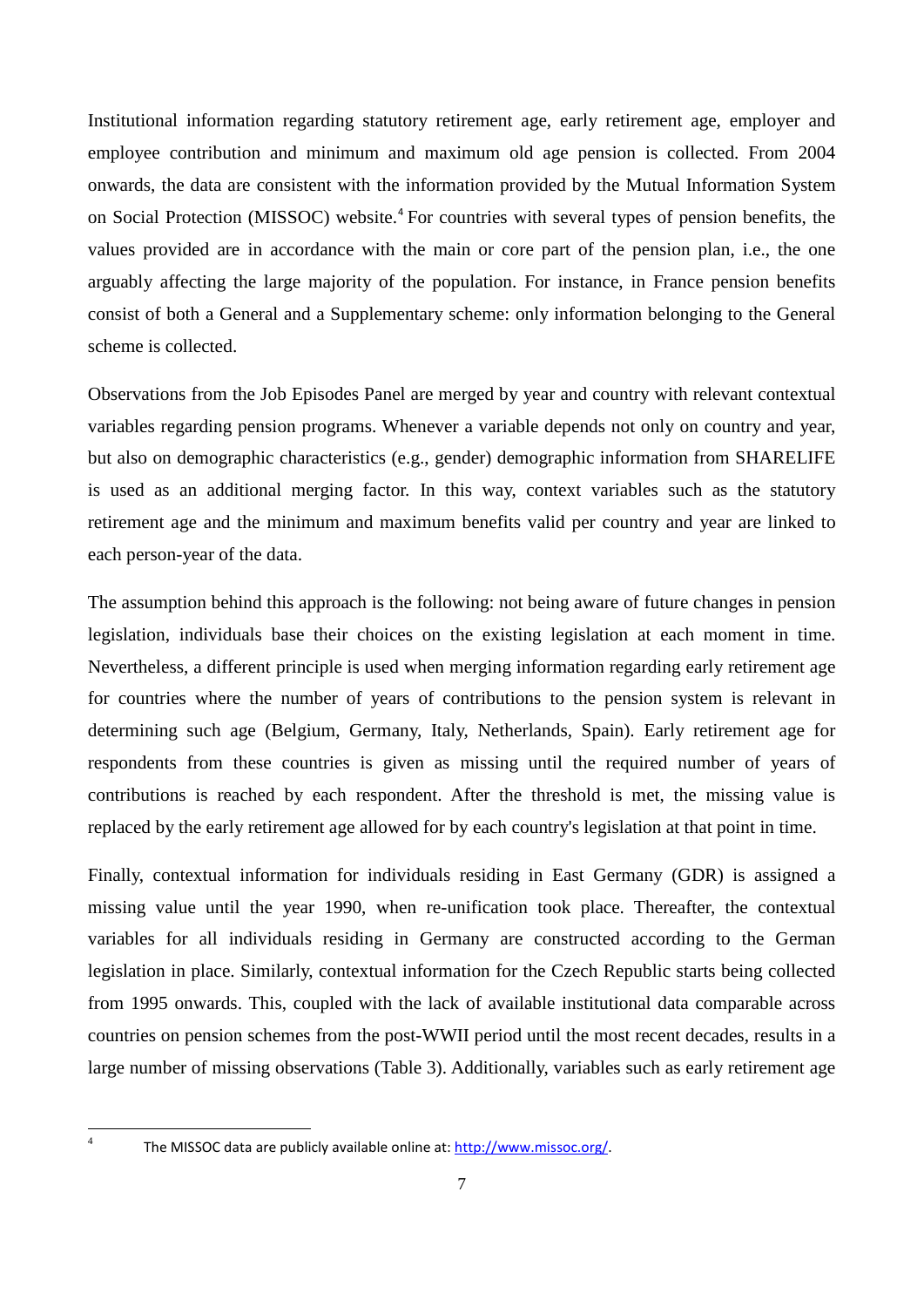| <b>Total observations</b> | <b>Missing</b> | <b>Percent Missing</b> |
|---------------------------|----------------|------------------------|
| 1759175                   | 1028986        | 58,49                  |
| 1759175                   | 1028986        | 58,49                  |
| 1759175                   | 568824         | 32,33                  |
| 1759175                   | 1186558        | 67,45                  |
| 1759175                   | 1418124        | 80,61                  |
| 1759175                   | 1341395        | 76,25                  |
| 1759175                   | 1525191        | 86,7                   |
| 1759175                   | 1342586        | 76,32                  |
| 1759175                   | 1525191        | 86,7                   |
|                           |                |                        |

contain a large proportion of missing information by design (e.g., in some countries, no value is assigned until the required number of years of contributions are completed).

#### **Statutory retirement age**

Statutory retirement age in a country is the age at which a person is expected or required to cease working and at which she may be entitled to receive pension benefits. In many countries, statutory retirement age is different for males and females, for which information on the gender of each respondent is retrieved from the SHARE dataset and utilized to estimate individual retirement ages.

The base assumption made when constructing this variable is that statutory retirement age in all countries is mainly age-dependent. However, in some countries other conditions may apply (e.g., qualifying minimum periods of contributions, degree of disability, years of military service, etc.). The statutory retirement age provided in the present dataset does not account for such secondary requirements. An exception is the Czech Republic, where the statutory retirement age for females depends on the number of children raised. To account for such requirement, information on the number of natural and adopted children alive at the time of interview is included for the calculation of the retirement age of female respondents from the Czech Republic.

Due to a pension reform, statutory retirement age increased in Greece to 65 for all those men and women who started working on or after 1993. The data allow us to take this into account; the adjusted retirement age also applies to all individuals who report not having worked before 1993.

#### **Early retirement age**

Some countries' legislation allows for early retirement as long as certain conditions are met. Early retirement age is thus the minimum permitted age at which a person can start receiving pension benefits before she reaches the statutory retirement age.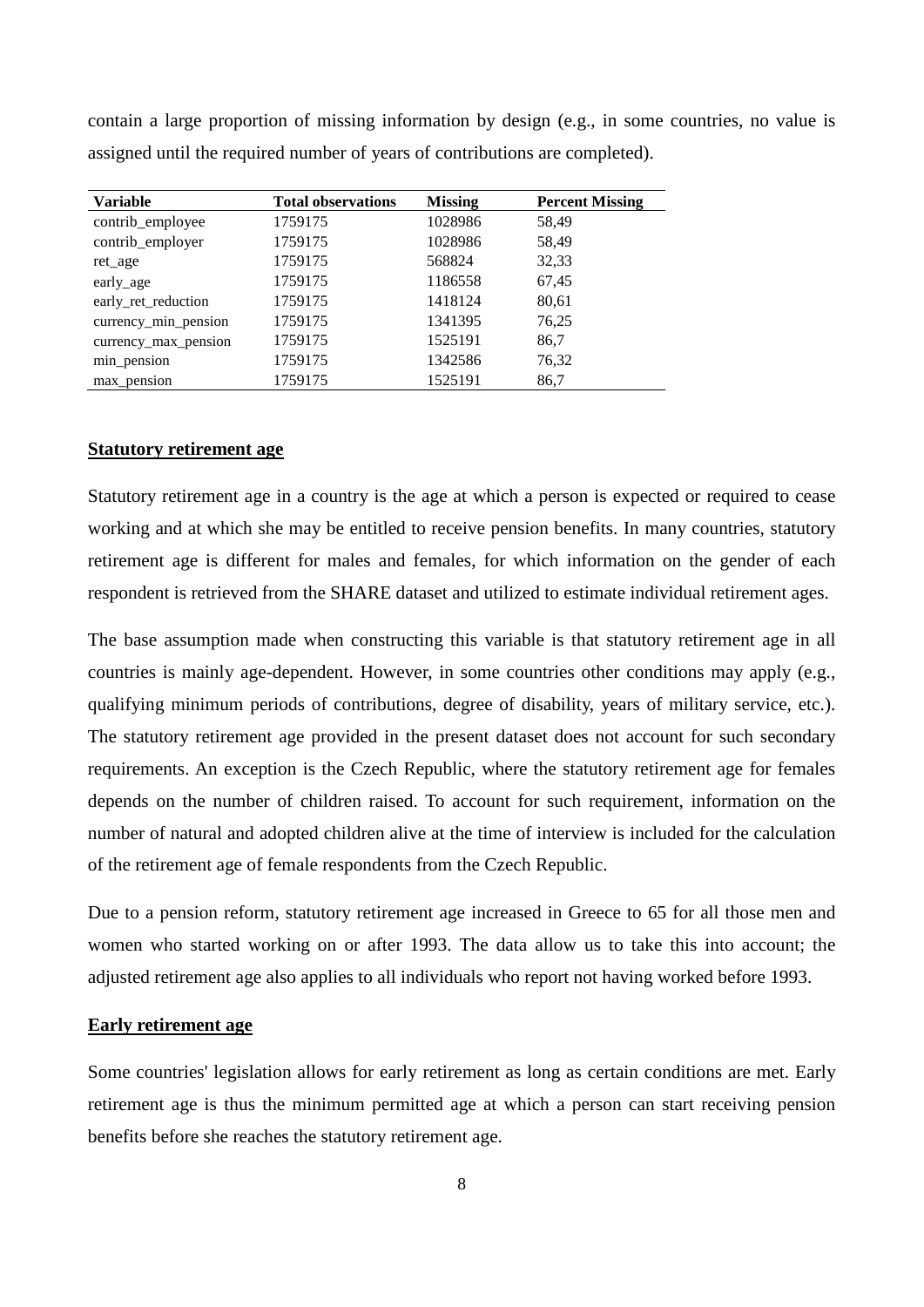When it comes to early retirement age, requirements vary substantially across countries. For instance, early retirement can be obtained with no conditions in Austria and Switzerland, while sufficient years of contributions are required in Belgium, Greece and Italy. This requirement has also been enacted for some periods of time in the legislations of the Netherlands, Germany and Spain. In Poland and the Czech Republic the requirement for early retirement corresponds in turn to a certain amount of years of insurance. On the other hand, early retirement is not considered in the Danish legislation.

Information on the number of years worked per individual respondent was used to estimate the early retirement age in countries where a given number of years of contributions is required. In such cases, it is assumed that the number of years worked is equivalent to the number of years of contributions. However, the number of years of contributions are not taken into account when calculating the early retirement age for countries where the number of years of insurance is the requirement (e.g., Czech Republic, Poland). This results from the complexity of the years-ofinsurance calculation: in some countries it may even include certain periods of education, maternity leave and/or sick leave. Consequently, respondents from Czech Republic and Poland might not be eligible for the reported early retirement age since they may fail to satisfy their country's sufficient years of insurance criterion.

Some remarks are at hand regarding more specific aspects of early retirement age at the individual country level. Since not directly specified in the MISSOC tables, early retirement data for Sweden comes from the OECD "Pensions at a Glance 2013" report. Alongside, early retirement age in the Czech Republic depends on the number of children in the same way as statutory retirement. With regard to Denmark, before 2003 there was a possibility of early retirement via PEW (Postemployment wage program, designed for those doing physically demanding jobs) and/or SDP (social disability pension). Given the arbitrariness required for establishing a threshold to classify physically-demanding jobs and the lack of information on social disability, these possibilities were not considered.

In Italy the possibility of early retirement differs depending on the employment sector (e.g., either private or public), so we use the corresponding variable in SHARE to attach the institutional information to the early retirement age of Italian respondents.

In France the possibility of early retirement depends on the age at which the respondent started to work. Thus, the early retirement age is attached only to those individuals for whom this information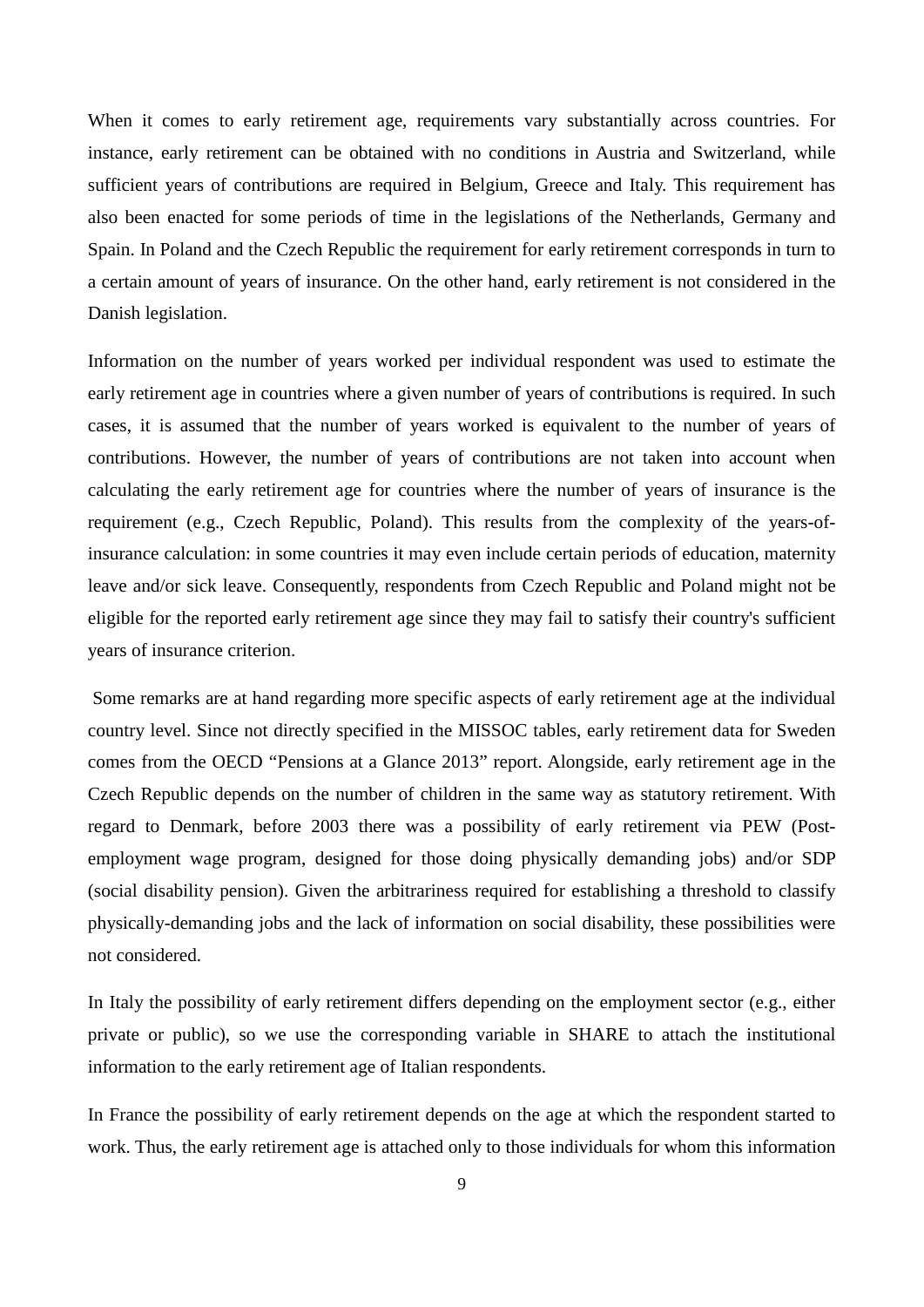is available (i.e., those reporting having started to work at age 14 if reached early retirement age in 2004-2008 or 16 if reached early retirement age in 2009-2011).

Between 2006 and 2011 female early retirement in Germany was possible under a double condition: having completed at least 15 years of insurance as well as 10 years of contributions after the age of 40. Since, as discussed above, estimating the total number of insurance years is problematic, only the second condition is taken into account and the early retirement age is provided only for those women who reported an employment period of at least 10 years after the age of 40 at the moment they reach the established early retirement age.

Finally, for those insured before the 1992 reform early retirement age in Greece is 60 years for males and 55 for females, as long as they have completed 18 full years of contributions (equivalent to 4,500 working days). The requirement differs for those insured after 1993, for whom early retirement age is set to 60 years irrespective of the gender given a minimum amount of 15 years of contributions.

#### **Early retirement reduction**

Early retirement reductions correspond to the amount of pension benefits given up by a respondent who decides to retire at an earlier age than what otherwise established by the legislation of his or her country. In the dataset, these rates are calculated in terms of percentage reductions for each year of anticipation of retirement with respect to the statutory retirement age. The midpoint between the minimum and the maximum reduction rate is reported whenever a range of values was used to describe early retirement reductions in the MISSOC tables (which is the case for Spain and Italy for some periods of time).

When opting to retire early, individuals can receive the full amount of pension benefits (Belgium); reduced pension benefits but only for those years left until the full retirement age is reached (Germany); or pension benefits which are permanently reduced (Czech republic, Sweden). Due to data limitations, such variability is not captured, and the reduction rates provided for all countries are assumed to be of the permanent type.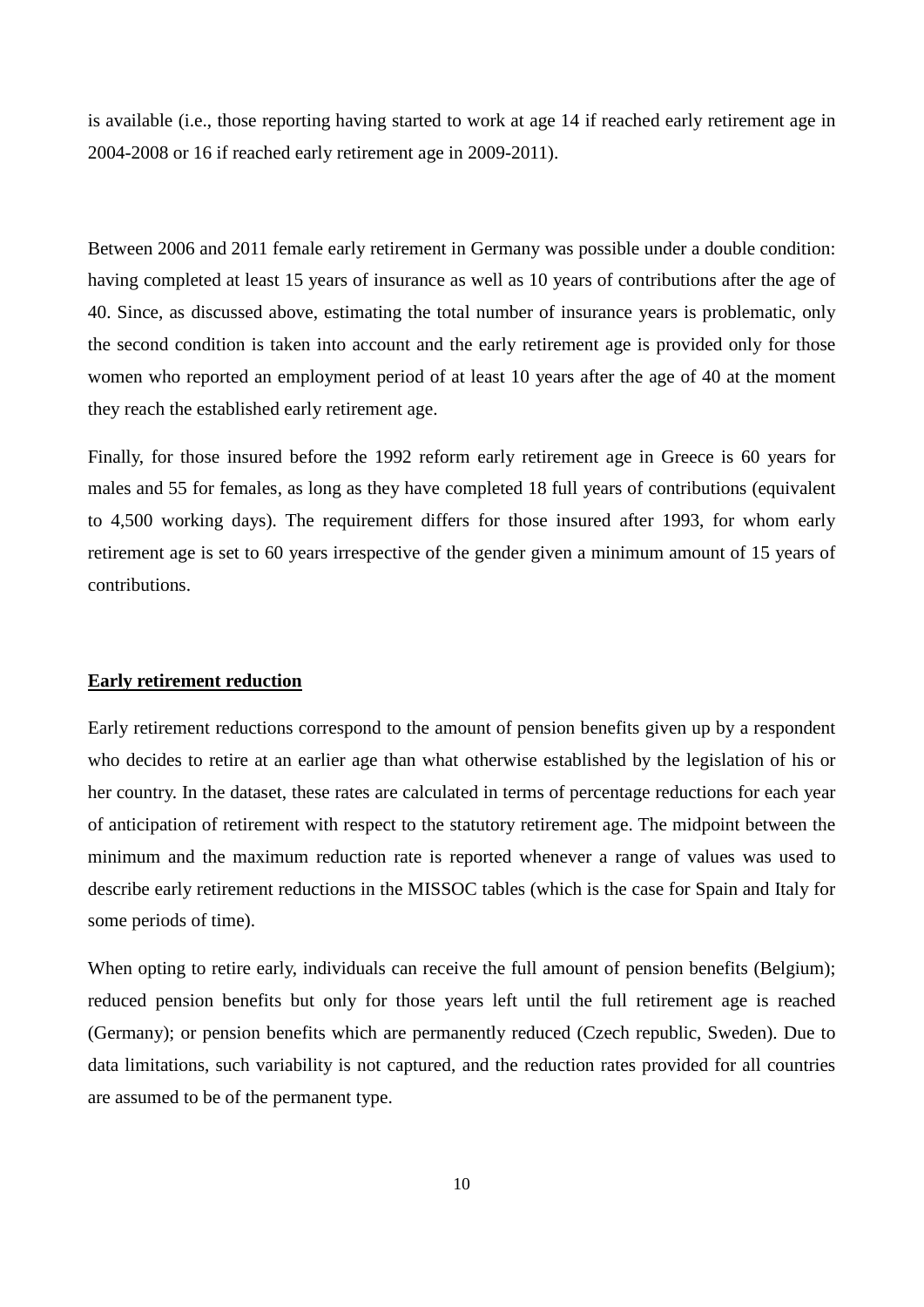In Belgium from 2004 to 2008 –as well as in Switzerland from 1997 to 2010– early retirement reductions differ by gender. In Austria starting from 2008, the total reduction cannot exceed a limit of 15%, a limitation that is not reflected in the values as reported in the present dataset.

Reduction rates in the Czech Republic are discontinuous: they are equal to 0.9% for each 90 days of anticipation (with a limit of 720 days) and 1.5% when this limit is surpassed. We take into account only the first number and assume a consequent yearly reduction of 3.6% for each year of anticipation of Czech respondents.

#### **Contribution of employee/employer**

Employee and employer contributions are building blocks of most of today's pension systems. A yearly percentage contribution rate was estimated separately for employees and employers by country and incorporated in the dataset. Yet, there are two countries which display an atypical system of contributions and which require further clarification. In the Czech Republic, the figures provided are valid only for regular employees, while for self-employed they are equal to 28% of declared net earnings (total income subtracted by the total expenses) bounded by a ceiling of CZK 14,931 per year. Moreover, and in contrast to all other countries in the dataset, survival and invalidity pensions are comprised in the given contribution rates provided for the Czech Republic. This results in inflated contribution rates; in other words, the reported rates are higher than what they should be were they to include only and exclusively contributions to old age pension benefits. Finally, no information is provided for Denmark, since its pension system is not based on contributions of employers and employees, but entirely financed through general taxation.

#### **Minimum pension benefits**

Considerable cross-country variation is observed in the data with regard to the existence and amount of minimum and maximum pension benefits. For instance, minimum pension schemes display diverging eligibility criteria: while minimum pensions are guaranteed whenever sufficiency in years of contributions is attained in Belgium (corresponding to two thirds of the amount of years required for the full pension), in Denmark three years of residency suffice to be eligible for a minimum pension. In Italy, the minimum pension applies only to people insured before 1/01/1996.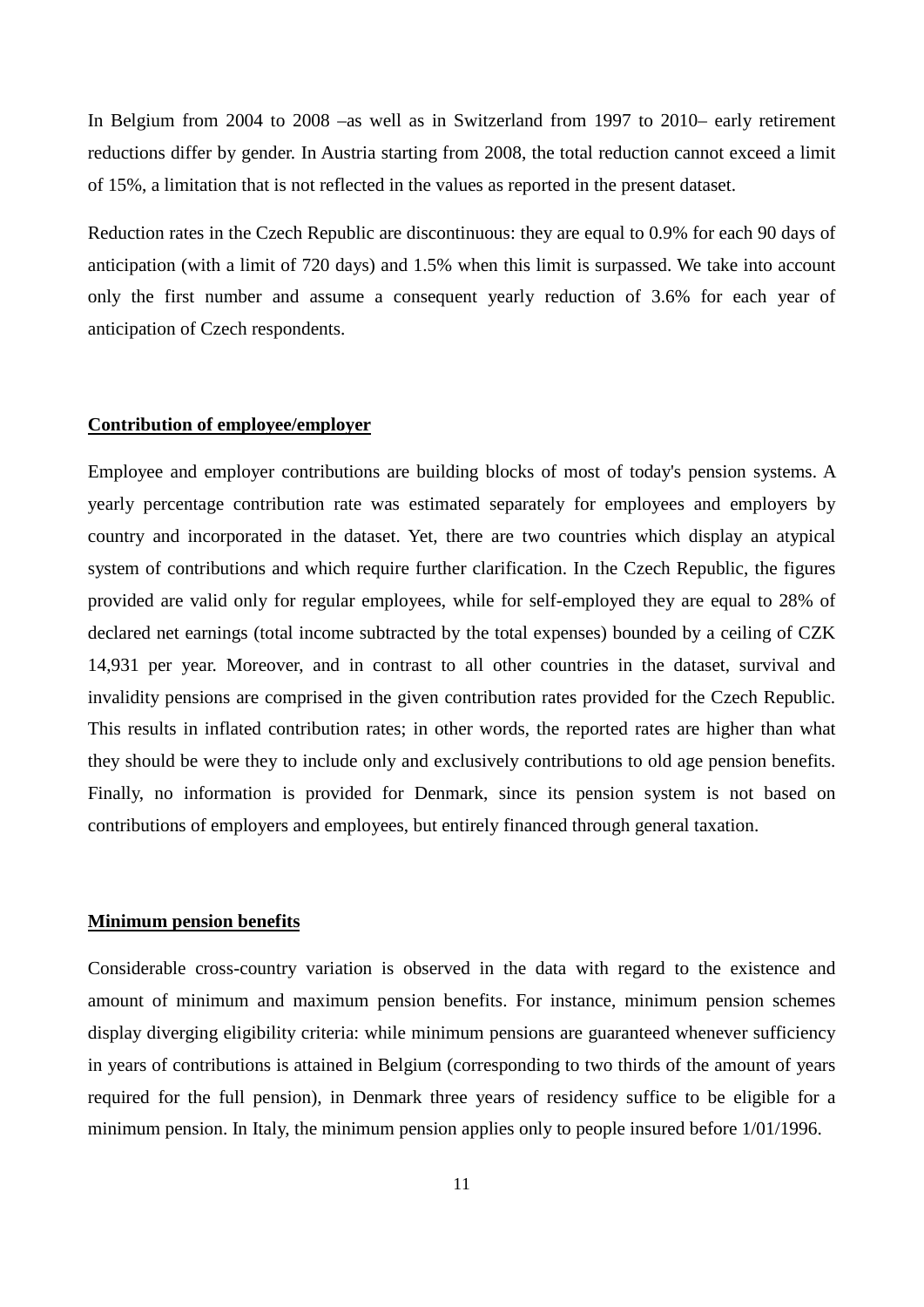Marital status is an important element in the estimation of minimum pensions in some European countries. In particular, in Austria, Belgium and Spain –and, since 2008, also Sweden– minimum pension benefits differ depending on whether the individual is single or married. Until 2008, having a dependent spouse resulted in a higher level of minimum pension benefits in Spain. In the Netherlands, however, the defining criteria is not marriage but cohabitation.<sup>[5](#page-12-0)</sup> Whenever relevant, marriage and cohabitation requirements are incorporated when calculating minimum pension benefits in the different countries. Nevertheless, spouses are considered to be independent; thus, until 2008 equal amounts of minimum pensions for single and married respondents are reported for Spain.

In Italy (from 1961 to 1973) and in Spain (from 2004 to 2011), the minimum pension depended also on the age of the individual: people younger than 65 were eligible to smaller minimum pensions than those aged 65 or older. Thus, minimum pensions in the dataset are calculated according to the age of the respondent in each year.

From 1981 to 1993, minimum pensions in Italy also depended on whether the number of years of contributions exceeded 35. We account for this variation by assuming, as before, equality between the number of years worked and the number of years of contributions.

In Greece, minimum and maximum pension benefits differ slightly for those insured before and after the 1992 reform. We account for these differences starting from 2004, the first year of availability of the MISSOC data.

The amounts provided for minimum and maximum pension benefits are translated into yearly terms and provided in the local currency valid in the country at each particular year. Furthermore, minimum and maximum pension benefits are not applicable in the Netherlands, where a flat-rate pension system is in place.

<span id="page-12-0"></span> $\sqrt{5}$ <sup>5</sup> According to MISSOC, starting from 2009 the minimum pension in the Netherlands is higher for single parents with at least one underage child (aged 17 or less). Since our dataset spans from 1961 to 2008, this fact is not considered when calculating minimum pension benefits for Dutch respondents.